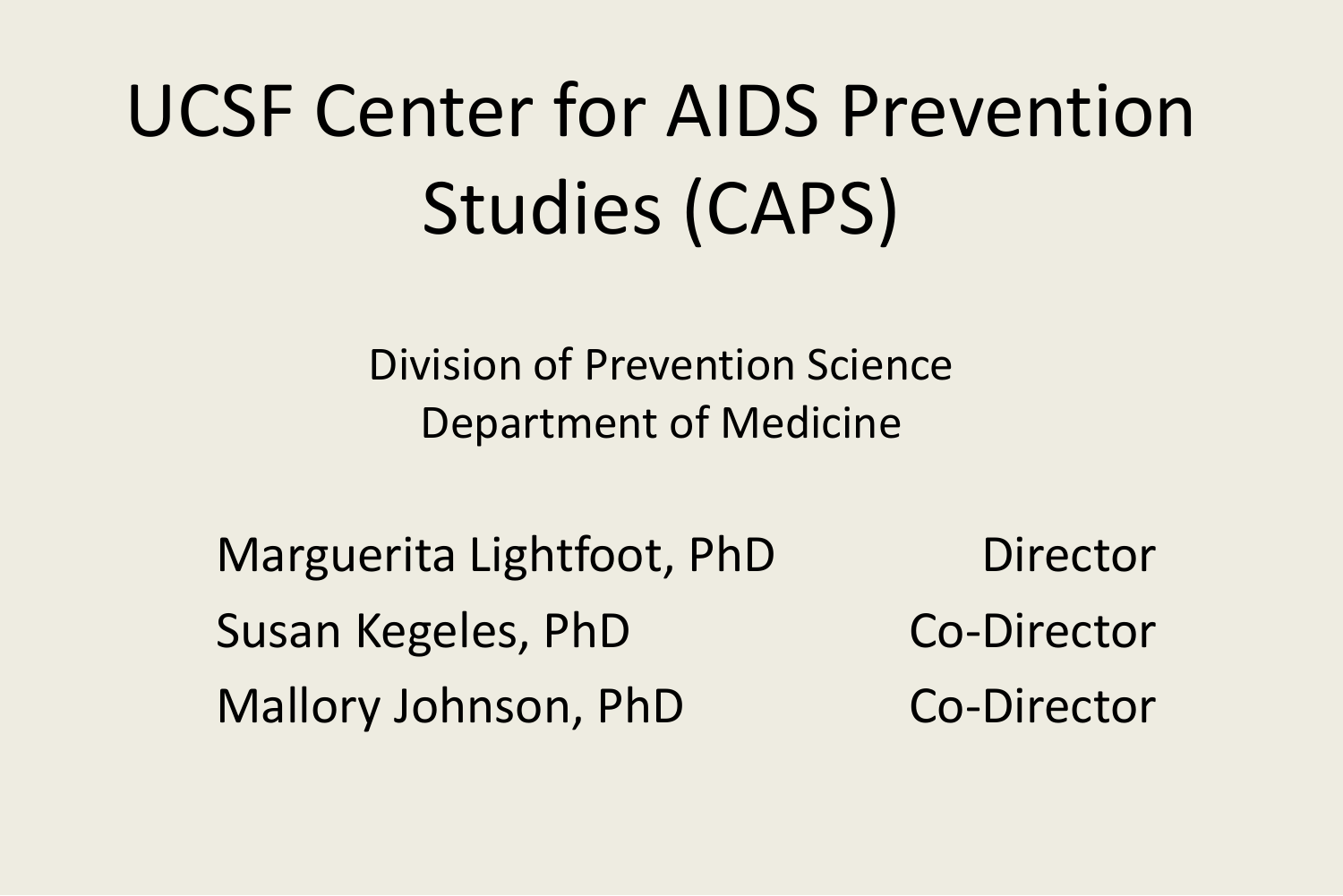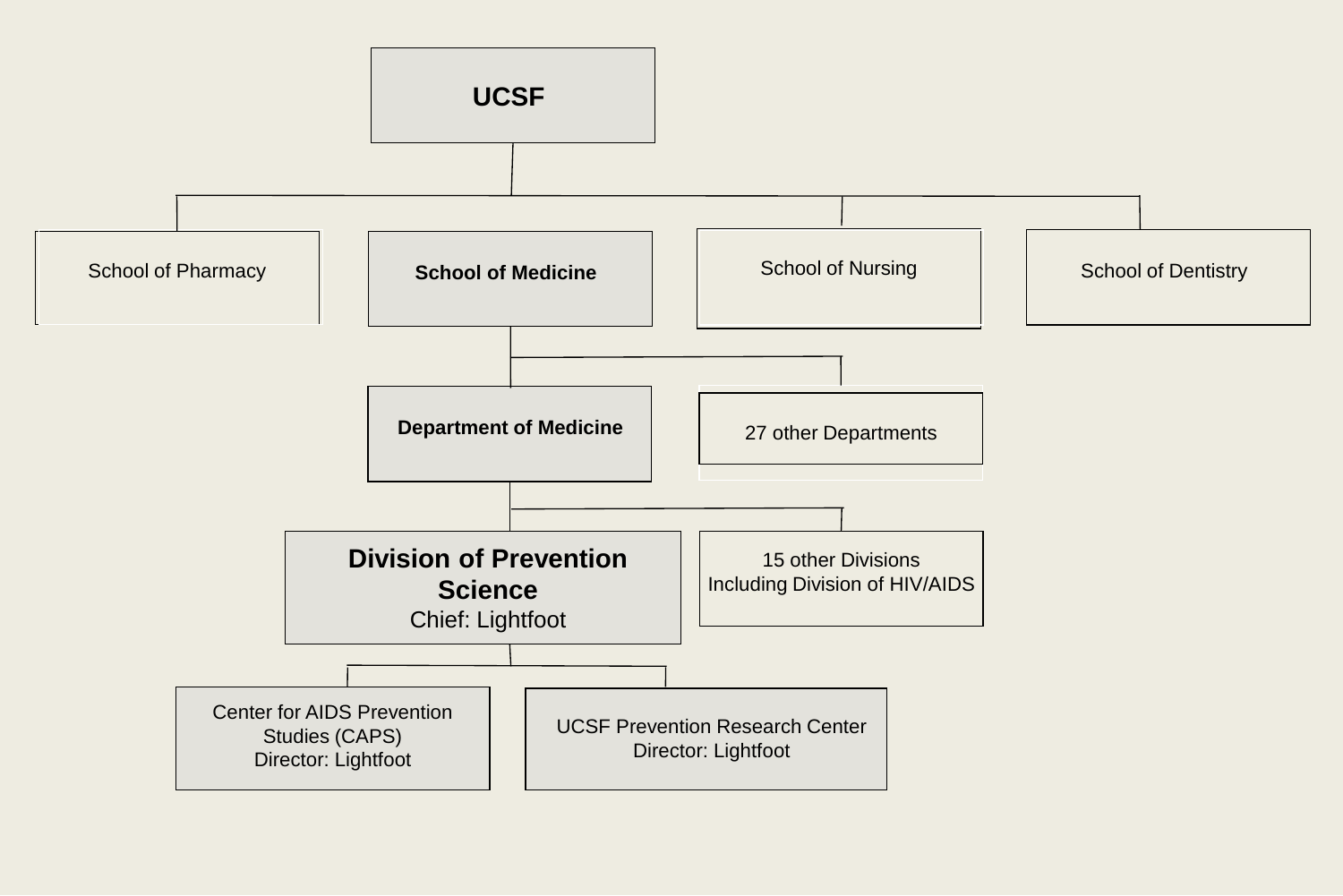

- **UCSF is the largest recipient of NIH funding of Departments of Medicine.**
- **Division of Prevention Science is the largest recipient of NIH funding of the 16 Divisions in the Department.**
- **Prevention Science faculty are 4% of the Department of Medicine but account for 16% of NIH funding.**

15,000,000

20,000,000

25,000,000

10,000,000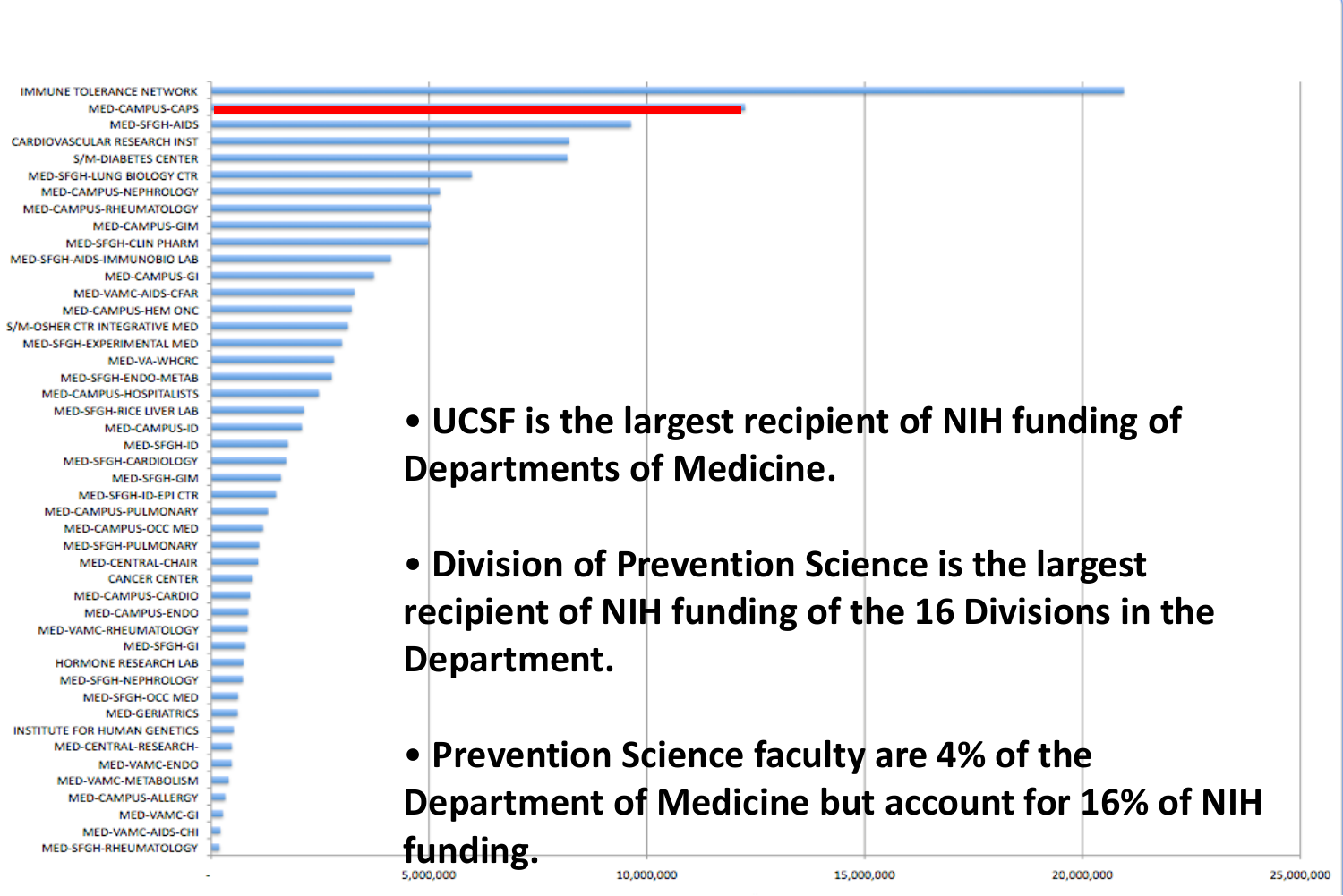#### Division of Prevention Science Faculty

- Professor (12)
	- Marguerita Lightfoot, PhD
	- Susan M. Kegeles, PhD
	- Mallory O. Johnson, PhD
	- Judy Auerbach, PhD
	- Edwin Charlebois, PhD, MPH
	- Maria Ekstrand, PhD
	- Janet Myers, PhD, MPH
	- Torsten Neilands, PhD
	- William J. Woods, PhD
	- Kyung-Hee Choi, PhD, MPH, Emeritus
	- Stephen F. Morin, PhD, Emeritus
	- Olga Reznick, PhD, Emeritus
- Associate Professor (6)
	- Emily Arnold, PhD, MPH
	- Tim Lane, PhD, MPH
	- Sheri Lippman, PhD, MPH
	- Jae Sevelius, PhD
	- Wayne Steward, PhD, MPH
	- Hong-Ha Truong, PhD, MS, MPH
- Assistant Professor (8)
	- William Brown, PhD, DrPH
	- Greg Rebchook, PhD
	- Parya Saberi, Pharm.D.
	- Mi-Suk Kang Dufour, PhD, MPH
	- Amy Conroy, PhD
	- John Sauceda, PhD
	- Judy Tan, PhD
	- Wilson Vincent, PhD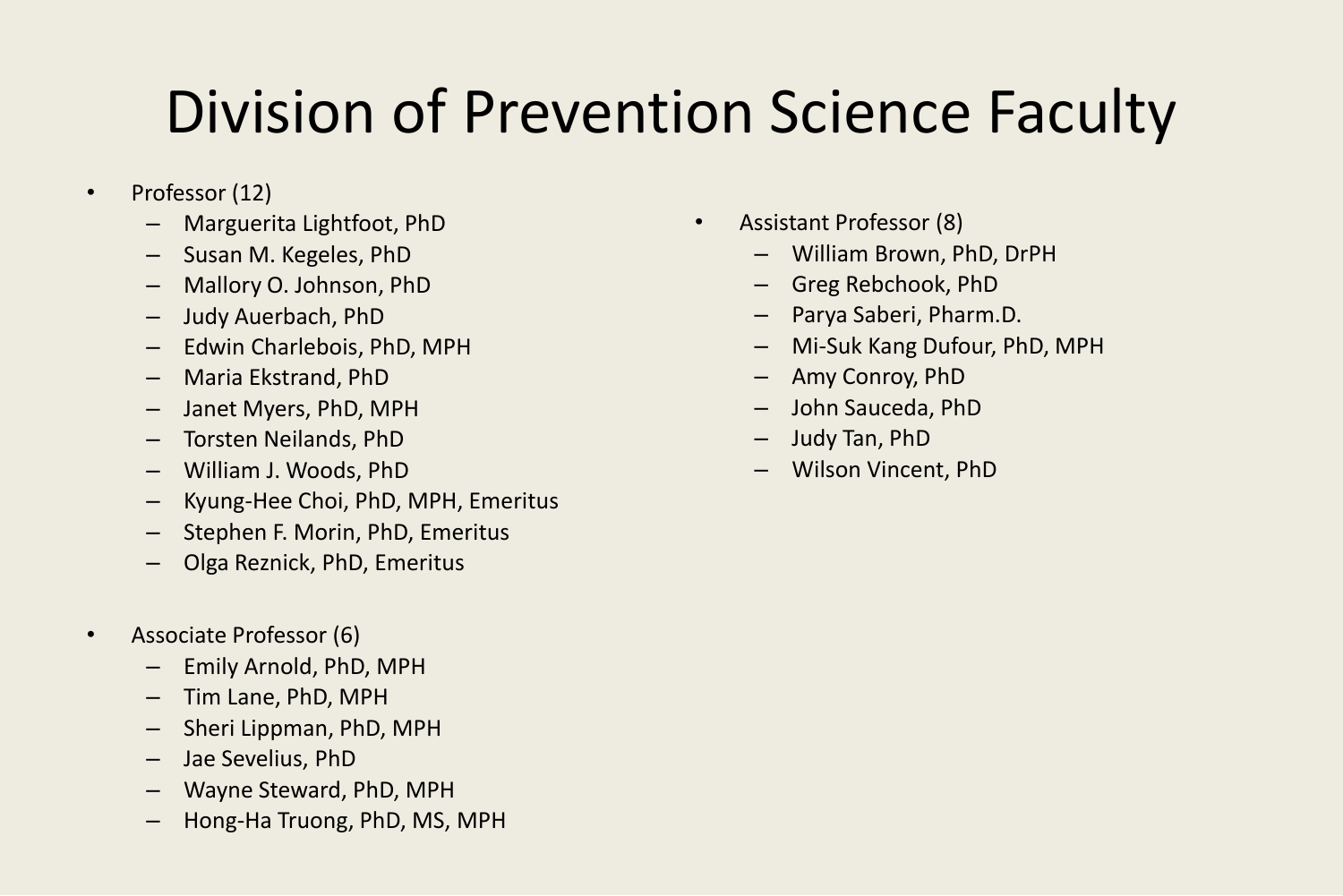# Mission

**The mission** of the Center for AIDS Prevention Studies is to end the HIV epidemic and associated health and social disparities by conducting high impact HIV prevention science and building capacity among researchers and communities to effectively address HIV.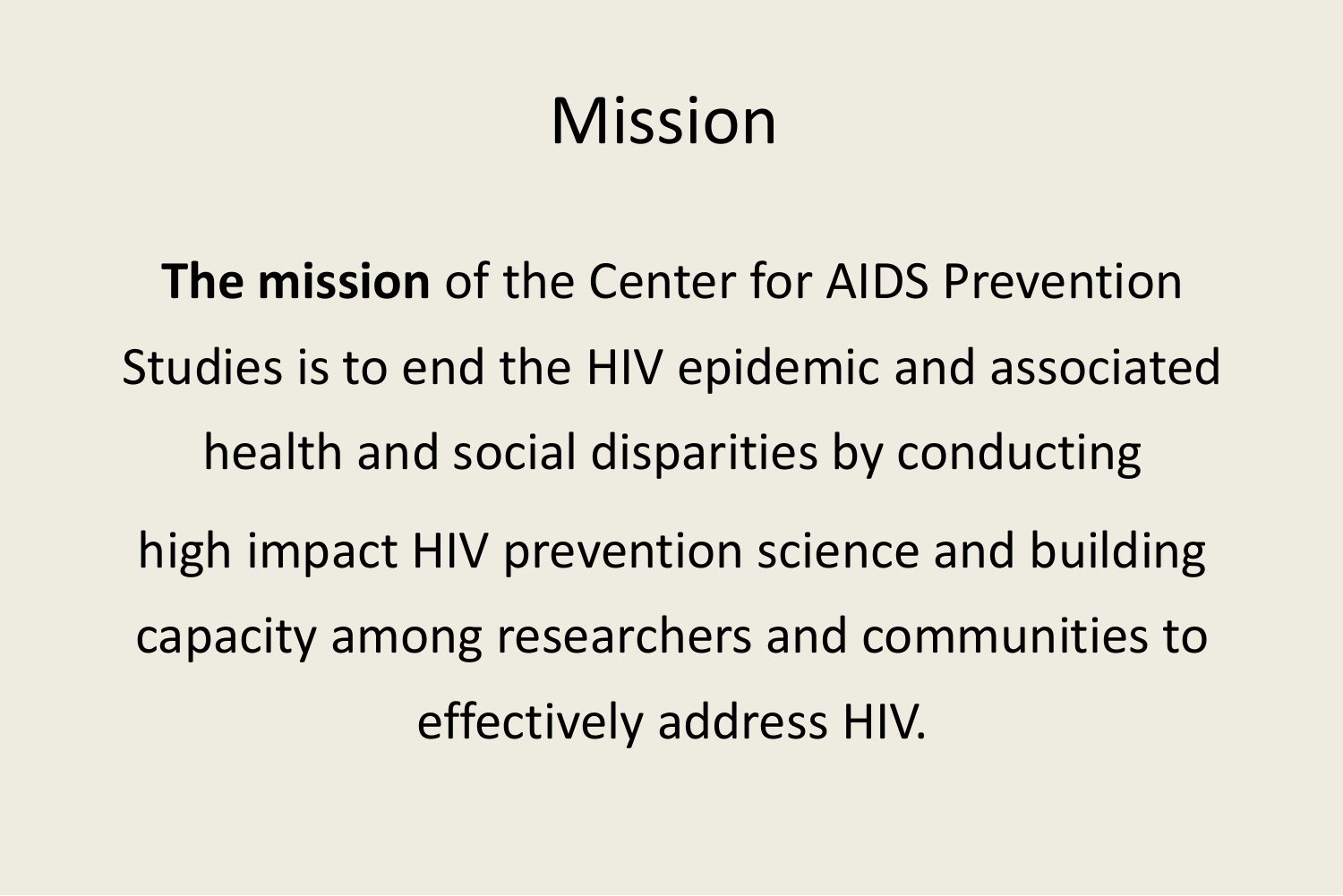

**Division of Prevention Sciences** 

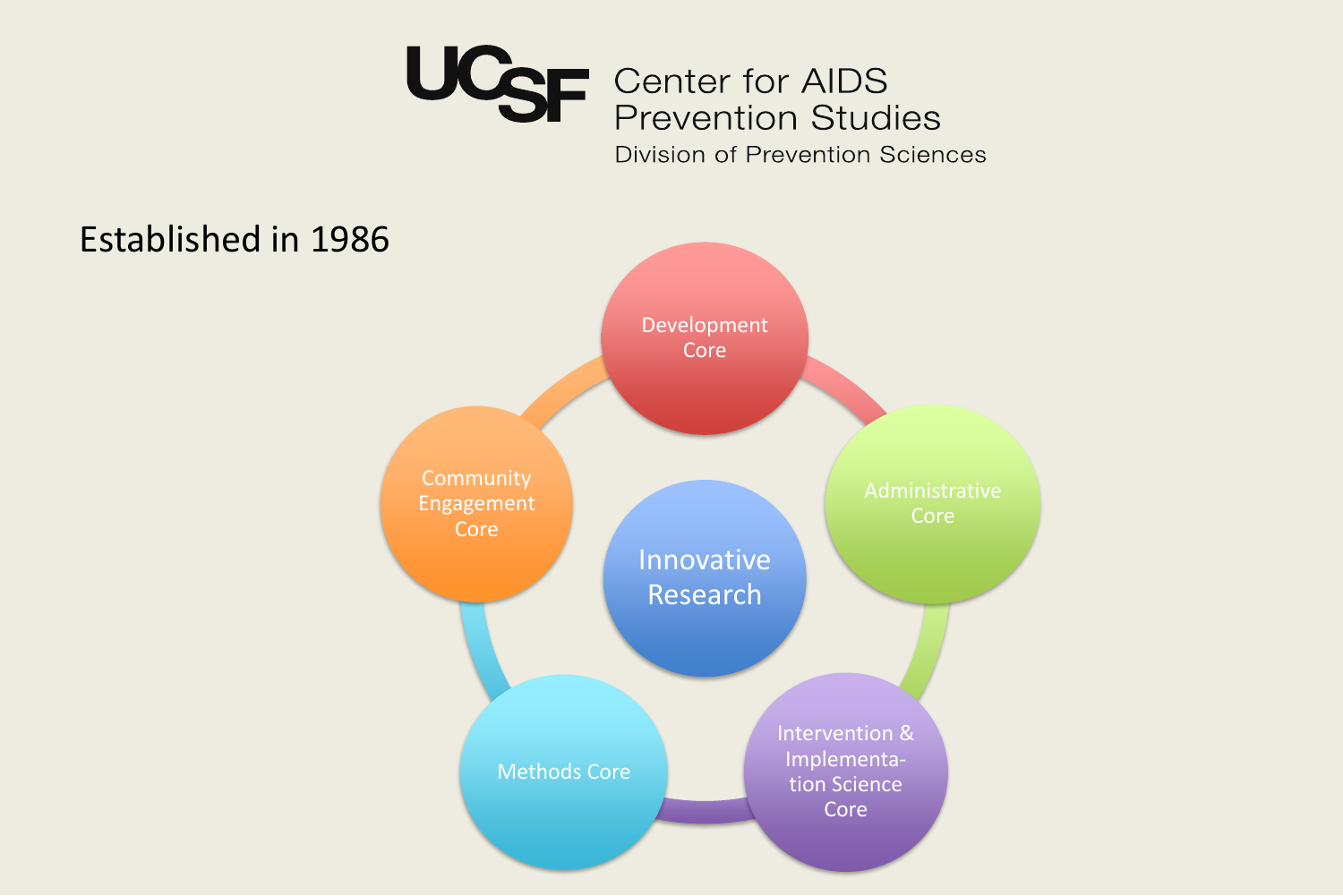## I & I Core Spectrum of HIV Intervention Science

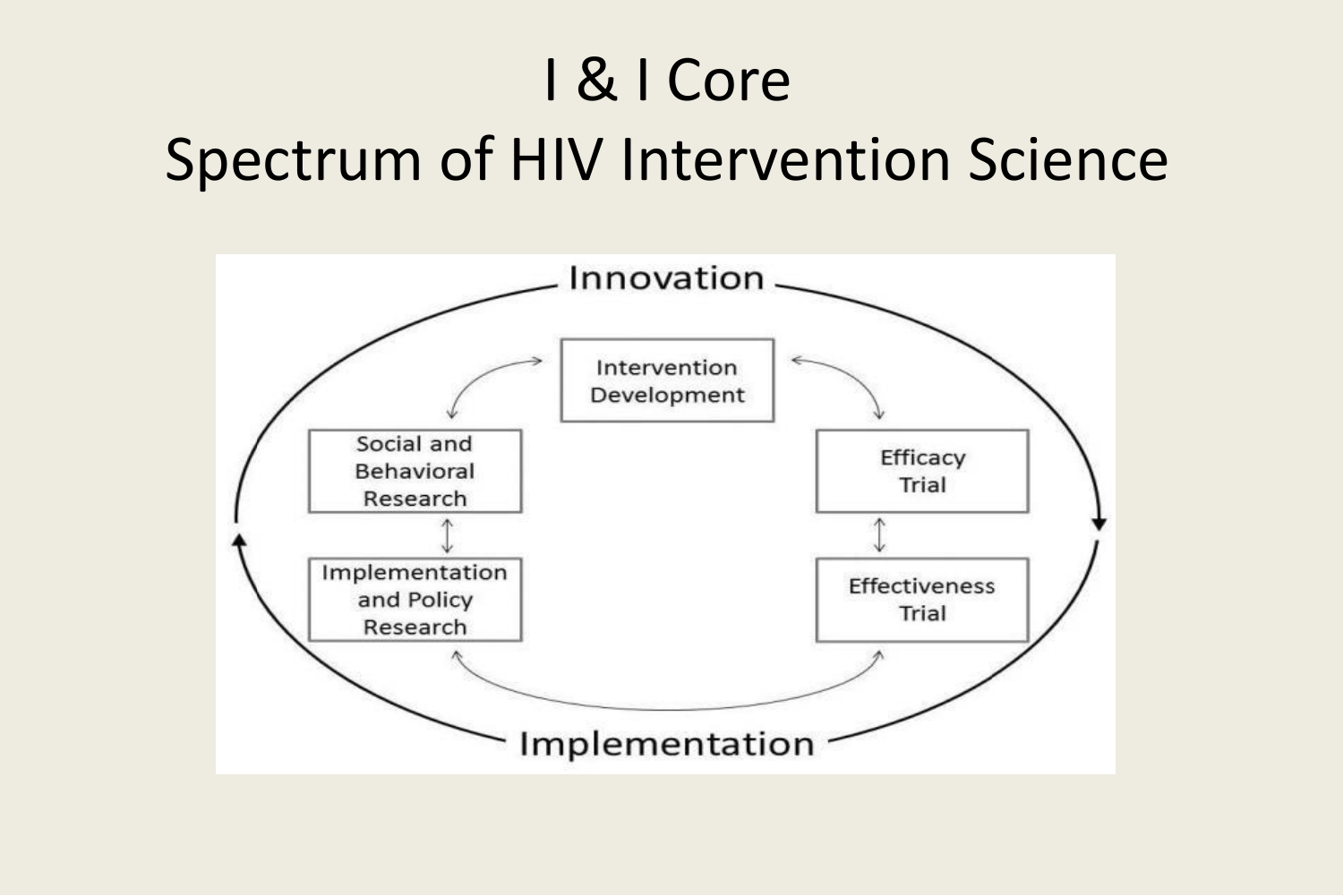# Training Programs

- Traineeship in AIDS Prevention Studies (TAPS)
- The Visiting Professors Program
- International Traineeships in AIDS Prevention Studies (I-TAPS)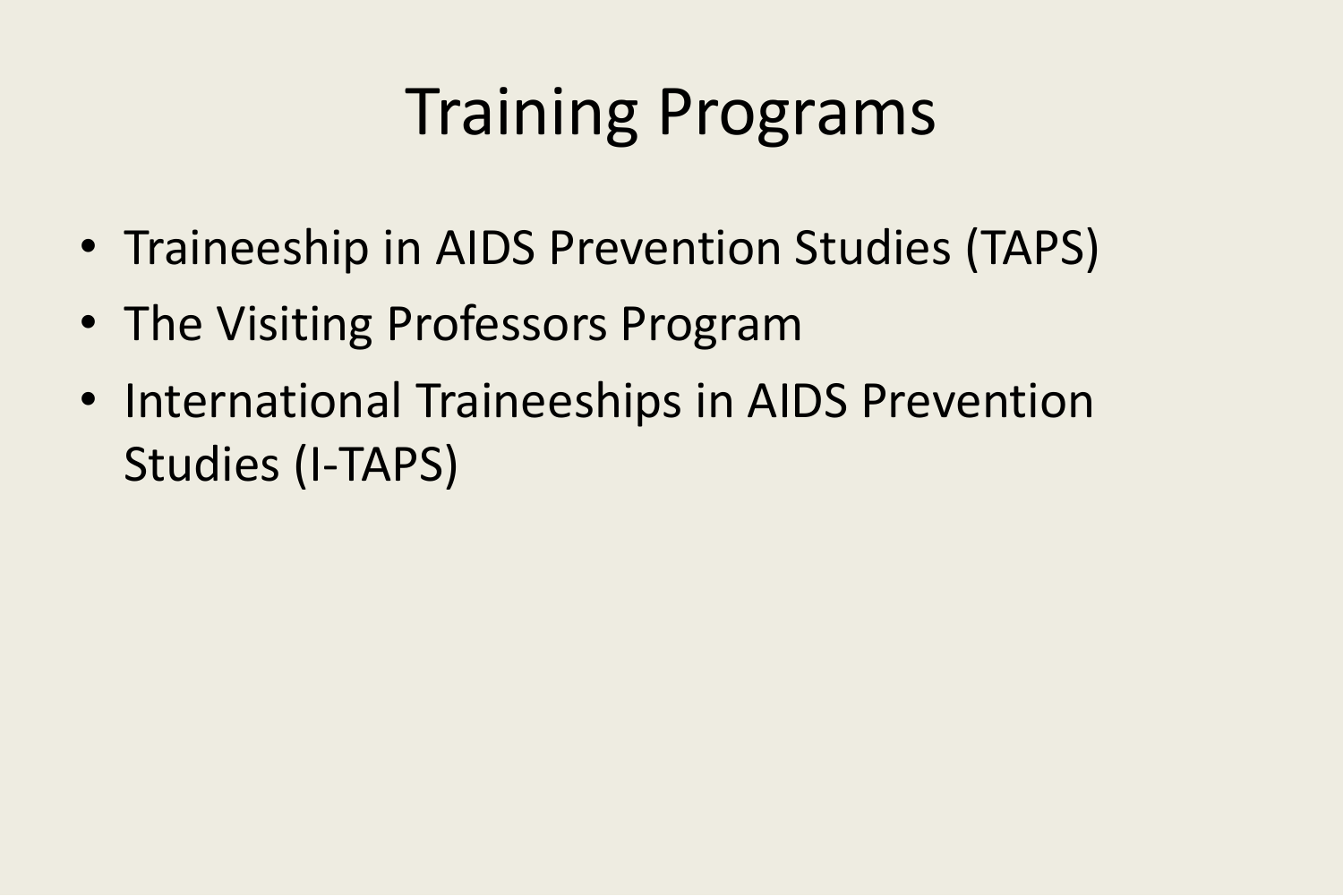## CAPS RESEARCH

- Gay men, MSM and MSMW
- Populations experiencing disparities
- International
- Policy research
- PrEP
- Implementation science
- Intervention development research, including formative research
- HIV+ and the continuum of care
- Incarcerated/formerly incarcerated
- Heterosexual men and women
- Transgender men and women
- Youth
- Technical assistance and capacity building
- Both community and clinic-based research
- Both gay and straight couples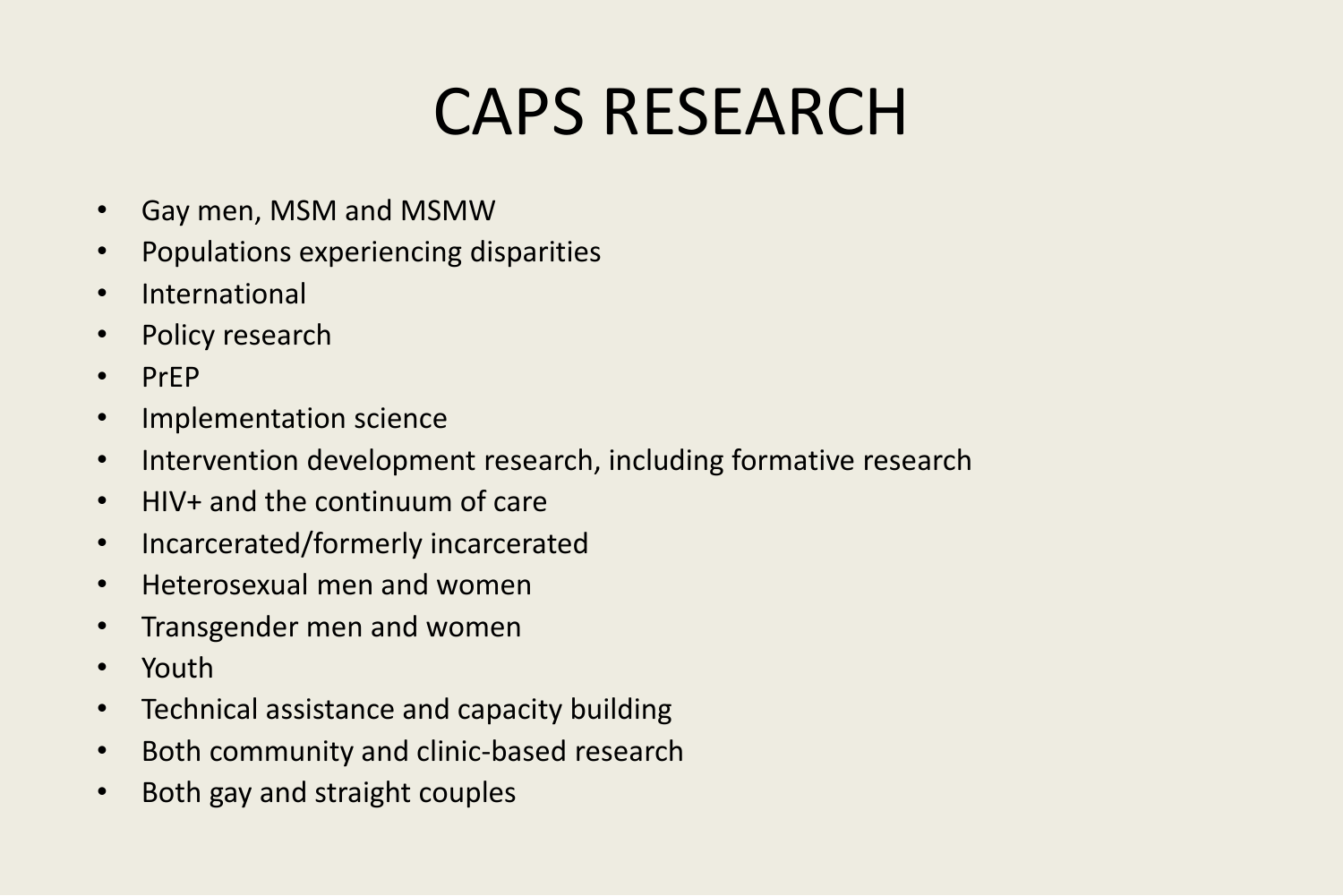#### International Research Sites • Philippines

- India
- 
- 
- Botsy
- Br $\sim$
- $\mathbf{F}_2$  da Faso
- **Cambodia**
- Chile
- China
- 
- Croati
- Dominican Republic
- 
- 
- 
- 
- Indonesia • Iran • Japan
- Kazakhstan
- $\mathbf{K} \setminus \mathbf{a}$ • Malay
- 
- 
- 
- 
- 
- 
- 
- 
- 

• Russia

• Street, Nevis

• St. Vincent and the

Gertadines

 $\bullet$  sample  $\mathcal{A}$ 

- 
- Trinid<sub>i</sub>

· Tanzania

- 
- Ugand • Ukraine
	-
	-
	-